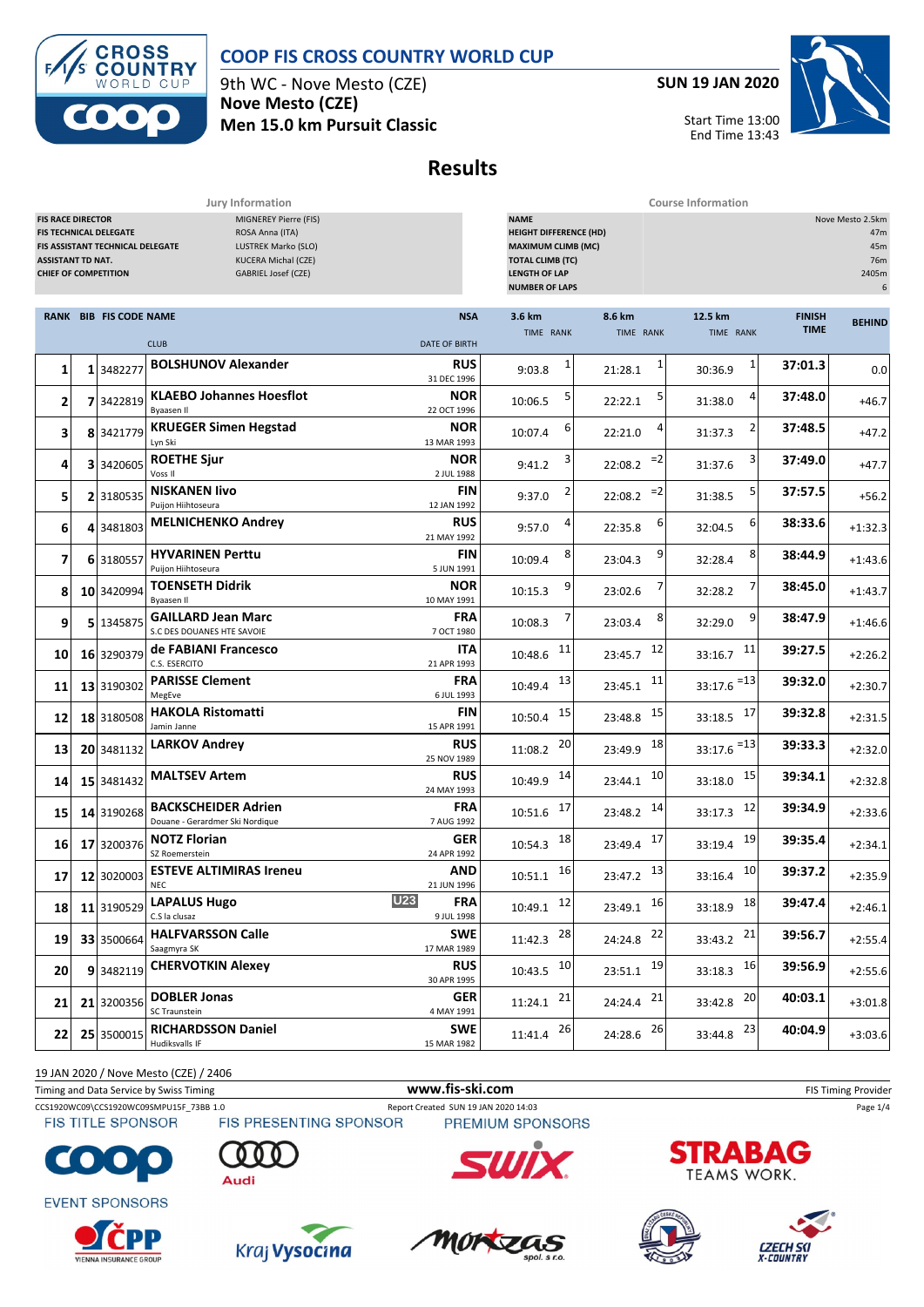

#### **COOP FIS CROSS COUNTRY WORLD CUP**

9th WC - Nove Mesto (CZE) **Nove Mesto (CZE) Men 15.0 km Pursuit Classic** **SUN 19 JAN 2020**



Start Time 13:00 End Time 13:43

### **Results**

|    | <b>RANK BIB FIS CODE NAME</b> |                                                                | <b>NSA</b>                              | 3.6 km                   | 8.6 km        | 12.5 km       | <b>FINISH</b> | <b>BEHIND</b> |
|----|-------------------------------|----------------------------------------------------------------|-----------------------------------------|--------------------------|---------------|---------------|---------------|---------------|
|    |                               | <b>CLUB</b>                                                    | <b>DATE OF BIRTH</b>                    | TIME RANK                | TIME RANK     | TIME RANK     | <b>TIME</b>   |               |
| 23 | 24 3480695                    | <b>BESSMERTNYKH Alexander</b>                                  | <b>RUS</b><br>15 SEP 1986               | 24<br>11:38.9            | 20<br>24:20.7 | 24<br>33:45.3 | 40:06.8       | $+3:05.5$     |
| 24 | 28 3190353                    | <b>CHAUVIN Valentin</b><br>Haut Jura ski                       | <b>FRA</b><br>30 DEC 1995               | 25<br>11:39.0            | 24<br>24:26.4 | 22<br>33:44.1 | 40:27.8       | $+3:26.5$     |
| 25 | 31 3290407                    | <b>SALVADORI Giandomenico</b><br>GRUPPO SCIATORI FIAMME GIALLE | ITA<br>8 OCT 1992                       | 31<br>11:50.0            | 29<br>24:39.5 | 27<br>34:12.8 | 40:38.5       | $+3:37.2$     |
| 26 | 22 3510534                    | <b>KLEE Beda</b><br>Speer Ebnat-Kappel                         | <b>SUI</b><br>16 JUN 1996               | 23<br>11:35.8            | 28<br>24:34.4 | 29<br>34:14.2 | 40:39.5       | $+3:38.2$     |
| 27 | 19 3220016                    | <b>YOUNG Andrew</b><br>Huntly Nordic Ski Club                  | GBR<br>21 FEB 1992                      | 19<br>10:57.1            | 25<br>24:27.6 | 28<br>34:13.7 | 40:40.0       | $+3:38.7$     |
| 28 | 34 3510342                    | <b>BAUMANN Jonas</b><br>Tambo Spluegen                         | <b>SUI</b><br>27 MAR 1990               | 33<br>11:51.0            | 30<br>24:39.8 | 25<br>34:12.0 | 40:40.6       | $+3:39.3$     |
| 29 | 23 3422115                    | <b>TEFRE Gjoeran</b><br>Foerde II                              | NOR<br>25 NOV 1994                      | 22<br>11:25.2            | 31<br>24:43.2 | 30<br>34:14.7 | 40:42.3       | $+3:41.0$     |
| 30 | 27 3530496                    | <b>NORRIS David</b><br>Alaska Pacific University Nordic Sk     | <b>USA</b><br>12 DEC 1990               | 27<br>11:41.8            | 27<br>24:34.1 | 26<br>34:12.4 | 40:45.1       | $+3:43.8$     |
| 31 | 49 3481755                    | <b>VOKUEV Ermil</b>                                            | RUS<br>29 MAR 1992                      | $12:41.3$ <sup>=43</sup> | 35<br>25:15.3 | 31<br>34:33.7 | **40:47.4     | $+3:46.1$     |
| 32 | 41 3290245                    | <b>NOECKLER Dietmar</b><br>G.S. FIAMME ORO MOENA               | <b>ITA</b><br>29 SEP 1988               | 36<br>12:15.0            | 33<br>25:03.8 | 32<br>34:36.3 | **41:01.6     | $+4:00.3$     |
| 33 | 36 3430249                    | <b>BURY Dominik</b><br>AZS AWF Katowice                        | <b>POL</b><br>29 NOV 1996               | 34<br>12:05.7            | 34<br>25:14.5 | 35<br>34:41.9 | **41:15.0     | $+4:13.7$     |
| 34 | 29 3501223                    | <b>BURMAN Jens</b><br>Aasarna IK                               | SWE<br>16 AUG 1994                      | 29<br>11:43.1            | 23<br>24:26.1 | 34<br>34:40.5 | 41:16.6       | $+4:15.3$     |
| 35 | 26 3490145                    | ROJO Imanol<br>ALPINO UZTURRE-RFEDI                            | <b>ESP</b><br>30 NOV 1990               | 30<br>11:43.4            | 32<br>24:45.4 | 33<br>34:38.1 | 41:18.5       | $+4:17.2$     |
| 36 | 37 3460018                    | <b>PEPENE Paul Constantin</b><br>CS Dinamo Bucuresti           | <b>ROU</b><br>21 MAY 1988               | 35<br>12:13.2            | 36<br>25:17.4 | 36<br>34:50.7 | **41:29.1     | $+4:27.8$     |
| 37 | 46 3200331                    | <b>WICK Thomas</b><br>SC Motor Zella-Mehlis                    | <b>GER</b><br>12 APR 1991               | 42<br>12:39.6            | 39<br>25:40.6 | 37<br>35:08.5 | **41:40.7     | $+4:39.4$     |
| 38 | 40 3150509                    | <b>KNOP Petr</b><br>Dukla Liberec                              | <b>CZE</b><br>12 MAY 1994               | 38<br>12:21.1            | 38<br>25:37.8 | 38<br>35:14.9 | **41:46.6     | $+4:45.3$     |
| 39 | 39 3150519                    | <b>FELLNER Adam</b><br>Fenix Ski team jesenik                  | <b>CZE</b><br>10 AUG 1993               | 39<br>12:23.8            | 40<br>25:40.8 | 39<br>35:16.3 | $**41:58.1$   | $+4:56.8$     |
| 40 | 44 3501741                    | POROMAA William<br>Aasarna IK                                  | U23<br><b>SWE</b><br>23 DEC 2000        | 45<br>12:41.9            | 43<br>25:57.8 | 42<br>35:34.8 | **42:05.2     | $+5:03.9$     |
| 41 | 64 3421320                    | <b>IVERSEN Emil</b><br>Il Varden Meraaker                      | NOR<br>12 AUG 1991                      | 56<br>14:05.1            | 47<br>26:32.8 | 44<br>35:51.5 | **42:08.6     | $+5:07.3$     |
| 42 | 45 3670115                    | <b>PUKHKALO Vitaliy</b>                                        | <b>KAZ</b><br>9 SEP 1992                | $12:41.3$ <sup>=43</sup> | 41<br>25:42.4 | 41<br>35:34.2 | **42:13.9     | $+5:12.6$     |
| 43 | 30 3190548                    | <b>CHAPPAZ Jules</b><br>C.S la clusaz                          | <b>U23</b><br><b>FRA</b><br>22 MAY 1999 | $11:50.2$ $32$           | 25:26.0 37    | 40<br>35:29.8 | 42:20.0       | $+5:18.7$     |
| 44 | 48 3270010                    | <b>MALONEY WESTGAARD Thomas</b>                                | IRL<br>10 OCT 1995                      | 46<br>12:54.7            | 26:12.4 45    | 43<br>35:47.3 | **42:25.7     | $+5:24.4$     |
| 45 | 32 3300494                    | <b>BABA Naoto</b><br>Senshu University                         | <b>JPN</b><br>20 JUL 1996               | $12:15.6$ 37             | 25:52.3 42    | 45<br>35:53.4 | 42:34.4       | $+5:33.1$     |
| 46 | 51 3181007                    | <b>VUORELA Markus</b><br>Jamin Janne                           | FIN<br>28 MAY 1996                      | $13:05.4$ $47$           | 46<br>26:28.3 | 47<br>36:20.2 | **42:55.0     | $+5:53.7$     |
| 47 | 42 3200676                    | <b>BRUGGER Janosch</b><br>WSG Schluchsee                       | <b>U23</b><br><b>GER</b><br>6 JUN 1997  | 40<br>12:29.2            | 44<br>26:11.3 | 46<br>36:18.4 | **43:06.6     | $+6:05.3$     |

19 JAN 2020 / Nove Mesto (CZE) / 2406

Timing and Data Service by Swiss Timing **WWW.fis-Ski.com WWW.fis-Ski.com** FIS Timing Provider

**FIS TITLE SPONSOR** 

CCS1920WC09\CCS1920WC09SMPU15F\_73BB 1.0 Report Created SUN 19 JAN 2020 14:03 Page 2/4<br>FIS TITLE SPONSOR FIS PRESENTING SPONSOR PREMIUM SPONSORS



**EVENT SPONSORS** 

















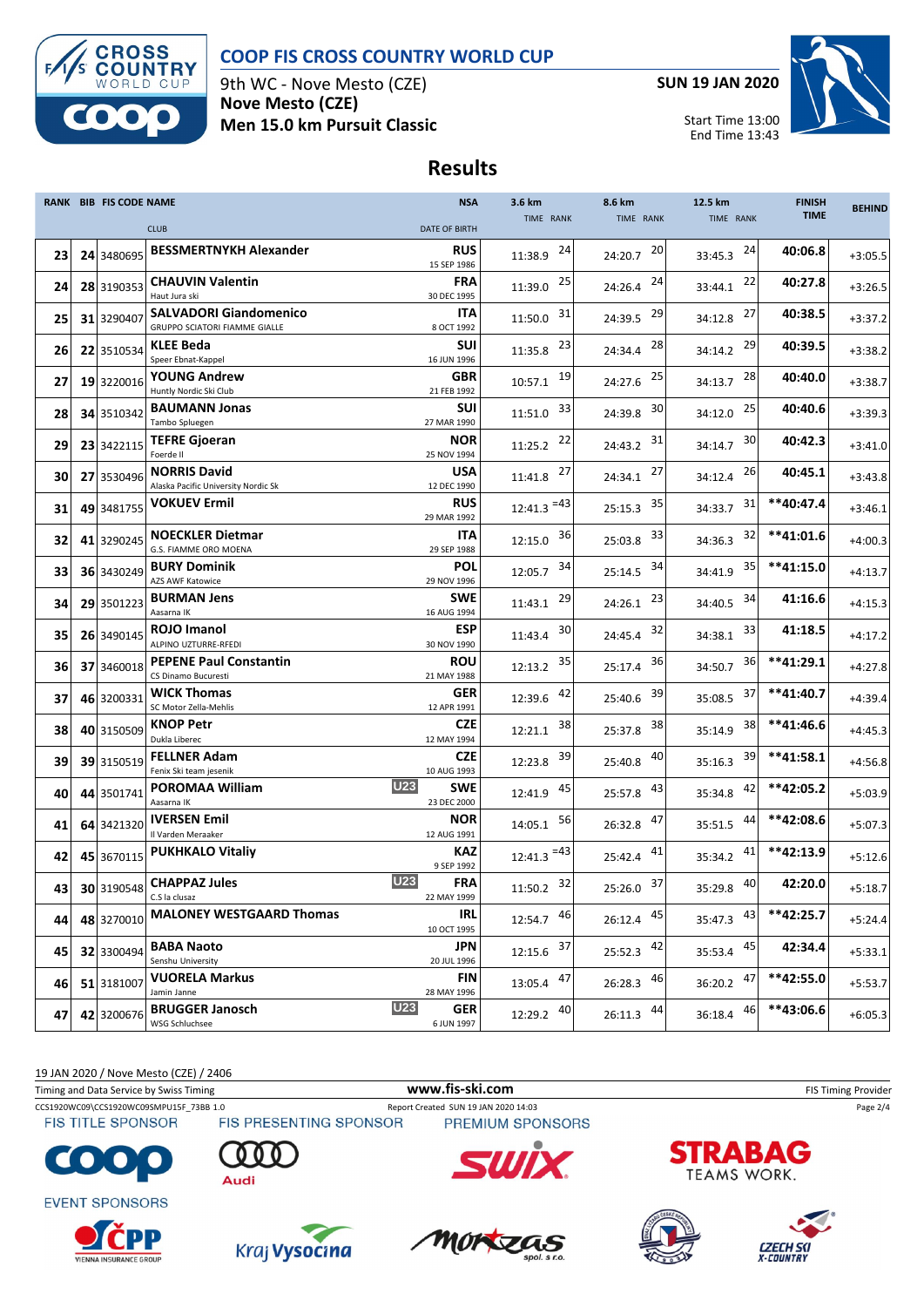

#### **COOP FIS CROSS COUNTRY WORLD CUP**

9th WC - Nove Mesto (CZE) **Nove Mesto (CZE) Men 15.0 km Pursuit Classic** **SUN 19 JAN 2020**

Start Time 13:00

End Time 13:43



# **Results**

|    | RANK BIB FIS CODE NAME |                                                            | <b>NSA</b>                              | 3.6 km        | 8.6 km        | 12.5 km       | <b>FINISH</b> | <b>BEHIND</b> |
|----|------------------------|------------------------------------------------------------|-----------------------------------------|---------------|---------------|---------------|---------------|---------------|
|    |                        | <b>CLUB</b>                                                | <b>DATE OF BIRTH</b>                    | TIME RANK     | TIME RANK     | TIME RANK     | <b>TIME</b>   |               |
| 48 | 50 3510351             | <b>FURGER Roman</b><br>Schattdorf                          | SUI<br>10 FEB 1990                      | 50<br>13:18.8 | 48<br>26:49.3 | 48<br>36:36.8 | $**43:23.1$   | $+6:21.8$     |
| 49 | 58 3510472             | <b>BIELER Livio</b><br>Gardes-Frontiere                    | SUI<br>15 APR 1993                      | 54<br>13:57.8 | 51<br>27:13.0 | 49<br>36:54.4 | **43:28.0     | $+6:26.7$     |
| 50 | 53 3501577             | <b>ANDERSSON Fredrik</b><br>Sollefteaa Skidor IF           | <b>U23</b><br><b>SWE</b><br>12 NOV 1998 | 49<br>13:18.0 | 50<br>27:02.5 | 51<br>36:56.1 | **43:37.0     | $+6:35.7$     |
| 51 | 47 3300373             | MIYAZAWA Hiroyuki<br>JR East Ski Team                      | JPN<br>12 OCT 1991                      | 48<br>13:09.0 | 49<br>26:55.3 | 50<br>36:54.5 | **43:44.0     | $+6:42.7$     |
| 52 | 62 3501462             | <b>ERIKSSON Jonas</b><br>IFK Mora SK                       | <b>U23</b><br><b>SWE</b><br>3 MAR 1997  | 57<br>14:11.0 | 54<br>27:26.2 | 53<br>37:16.9 | **43:49.4     | $+6:48.1$     |
| 53 | 52 3700081             | <b>KORISTEK Jan</b><br>Ski Team Jase Latky                 | <b>SVK</b><br>11 JUL 1996               | 51<br>13:36.4 | 52<br>27:19.5 | 52<br>37:09.9 | **43:58.8     | $+6:57.5$     |
| 54 | 54 3670022             | <b>VELICHKO Yevgeniy</b>                                   | KAZ<br>2 APR 1987                       | 53<br>13:55.8 | 55<br>27:33.7 | 54<br>37:21.7 | **44:12.5     | $+7:11.2$     |
| 55 | 60 3150462             | <b>RYPL Miroslav</b><br>Dukla Liberec                      | <b>CZE</b><br>17 MAR 1992               | 58<br>14:18.8 | 57<br>27:45.6 | 57<br>37:34.9 | **44:13.2     | $+7:11.9$     |
| 56 | 57 3150635             | <b>KALIVODA Tomas</b><br>Fischer Ski klub sumava vimperk   | CZE<br>6 APR 1998                       | 55<br>14:01.4 | 56<br>27:36.4 | 56<br>37:31.7 | **44:21.0     | $+7:19.7$     |
| 57 | 55 3120063             | <b>SHANG Jincai</b>                                        | <b>CHN</b><br>10 OCT 1993               | 52<br>13:47.2 | 53<br>27:24.4 | 55<br>37:26.0 | **44:29.0     | $+7:27.7$     |
| 58 | 61 3150559             | <b>BESTAK Jonas</b><br>Dukla Liberec                       | CZE<br>18 JAN 1995                      | 60<br>14:27.9 | 58<br>28:00.3 | 58<br>38:04.7 | **44:55.4     | $+7:54.1$     |
| 59 | 66 3430276             | <b>HARATYK Mateusz</b><br>Nks Trojwies beskidzka           | <b>U23</b><br>POL<br>27 MAY 1998        | 63<br>14:52.0 | 61<br>28:31.6 | 60<br>38:20.3 | **45:00.9     | $+7:59.6$     |
| 60 | 71 3200072             | <b>KATZ Andreas</b><br>SV Baiersbronn                      | GER<br>8 JAN 1988                       | 67<br>15:31.7 | 62<br>28:44.2 | 62<br>38:36.0 | **45:13.5     | $+8:12.2$     |
| 61 | 63 3482806             | <b>TERENTEV Alexander</b>                                  | <b>U23</b><br>RUS<br>19 MAY 1999        | 59<br>14:21.6 | 59<br>28:07.0 | 59<br>38:14.7 | **45:19.5     | $+8:18.2$     |
| 62 | 65 3150741             | <b>KOZLOVSKY Vladimir</b>                                  | CZE<br>19 FEB 1999                      | 62<br>14:49.5 | 60<br>28:30.5 | 61<br>38:28.1 | **45:19.8     | $+8:18.5$     |
| 63 | 69 3670078             | <b>KLIMIN Olzhas</b>                                       | <b>KAZ</b><br>30 AUG 1996               | 65<br>15:28.9 | 64<br>28:53.4 | 63<br>38:54.1 | **45:29.7     | $+8:28.4$     |
| 64 | 68 3530814             | <b>TORCHIA lan</b><br>Stratton Mountain School             | <b>USA</b><br>8 MAR 1996                | 66<br>15:29.9 | 65<br>29:05.4 | 64<br>39:06.0 | **45:58.8     | $+8:57.5$     |
| 65 | 67 3670075             | <b>BORTSOV Konstantin</b>                                  | <b>KAZ</b><br>24 NOV 1995               | 64<br>15:11.7 | 63<br>28:50.6 | 65<br>39:07.7 | $**46:11.2$   | $+9:09.9$     |
| 66 | 72 3150694             | <b>LUKES Tomas</b><br>Cks Ski jilemnice                    | CZE<br>14 JUN 2000                      | 68<br>16:01.7 | 66<br>29:40.7 | 66<br>39:41.5 | **46:38.8     | $+9:37.5$     |
| 67 | 74 3430257             | <b>SKOWRON Michal</b><br><b>KS AZS AWF Katowice</b>        | POL<br>5 SEP 1998                       | 17:02.9 71    | 68<br>30:44.3 | 67<br>40:43.4 | **47:36.6     | $+10:35.3$    |
| 68 | 75 3690074             | <b>KRASOVSKYI Oleksii</b>                                  | <b>UKR</b><br>30 MAR 1994               | 17:21.7 72    | 69<br>31:02.3 | 68<br>41:12.9 | **48:15.3     | $+11:14.0$    |
| 69 | 73 3150549             | <b>SELLER Ludek</b><br><b>DUKLA Liberec</b>                | <b>CZE</b><br>11 JUL 1995               | 16:24.8 69    | 30:39.4 67    |               | <b>LAP</b>    |               |
| 70 | 77 3150669             | <b>DUFEK Tomas</b><br>KL SG Jablonec nad Nisou             | <b>CZE</b><br>20 MAR 2000               | 18:39.9 73    | 33:07.8 70    |               | <b>LAP</b>    |               |
| 71 | 56 3120109             | <b>ENTEMAKE Maowulietibieke</b><br>China Military ski team | <b>CHN</b><br>19 NOV 1996               | 14:31.4 61    |               |               | <b>LAP</b>    |               |
| 72 | 70 3460021             | <b>HOGIU Petrica</b><br>CSM Bistrita                       | <b>ROU</b><br>16 JUN 1991               | 16:25.8 70    |               |               | LAP           |               |

19 JAN 2020 / Nove Mesto (CZE) / 2406

Timing and Data Service by Swiss Timing **WWW.fis-Ski.com WWW.fis-Ski.com** FIS Timing Provider

CCS1920WC09\CCS1920WC09SMPU15F\_73BB 1.0 Report Created SUN 19 JAN 2020 14:03 Page 3/4<br>FIS TITLE SPONSOR FIS PRESENTING SPONSOR PREMIUM SPONSORS

**FIS TITLE SPONSOR** 

**EVENT SPONSORS** 

 $\bullet$